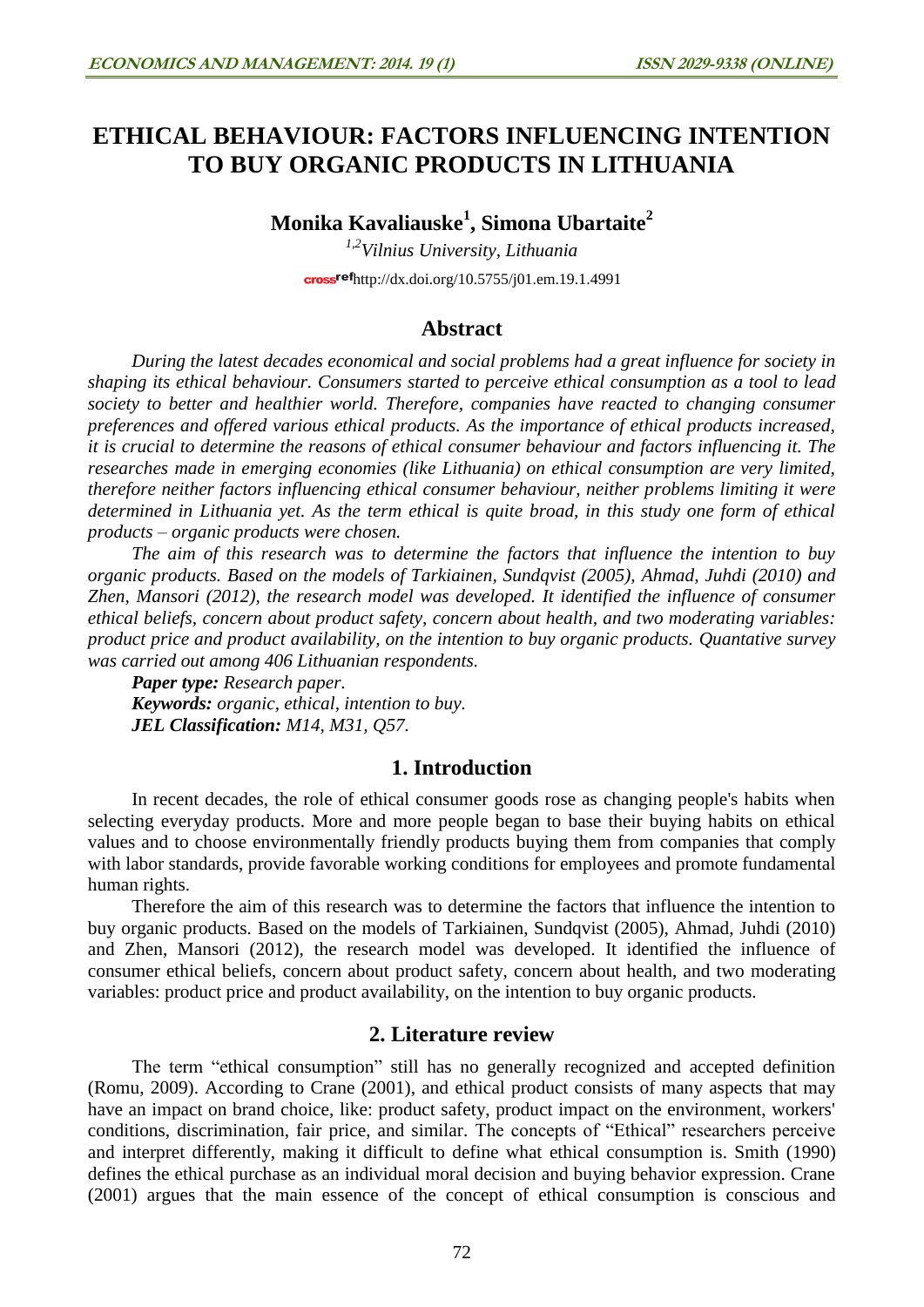deliberate decision to choose a particular product based on consumers personal beliefs and values. Cooper-Martin and Holbrook define ethical consumer behavior as consumers' decision to procure goods or consume, based on ethical values and concerns about ethical issues (1993). In his scientific work Romu (2009) also confirms the importance of morality, stressing that ethical consumption is a mean to express ones moral obligations. According to Barnett *et al.* (2005), this moral obligation can be seen as a human image, or part of it.

Adams and Rainsborough say that ethical consumption is an ideology that seeks not to any harm to the environment, to keep up with the fair trade principles and to contribute to the working conditions, al well as animal and human health (2008). Tallontire (2001) confirms this notion, arguing that ethical consumption concept consists of three main elements, namely environmental, animal rights and welfare, and human rights, covering working conditions and fair trade. Although there is no well-defined and uniform use of ethical consumption, the analysis of the scientific literature revealed that most of the authors describe the use of a similar ethical sense. In this paper, ethical consumption will be identified as consumption, which is based on ethical values and problems of choice of goods or services. The ethical issues include the willingness to contribute to the reduction of social and environmental problems.

Very often ethical products are named as organic products because term and indentification sign "Organics" for most users is associated with the issues in both social and environmental aspects. A study conducted during Makatouni (2002) identified four broad categories, as most consumers perceive and define organic products. Organic food is perceived by its composition (no harmful, modified ingredients are used), method of production (food is grown only in natural conditions with minimal impact to the environment), represented values (safe and healthy) and even social class (upper and medium) (Michaelidou, Hassan, 2008; Davis *et al.*, 1995). On the basis of studies, one of the main motivators in choosing ethical products is the values with which people associate organic products (Makatouti, 2002; Michaelidou, Hassan, 2008; Kraft, Goodel, 1993) and the main value which drives people opt for organic food is its health and safety.

### **Factors influencing intention to buy organic products**

#### *Ethics*

In terms of an organic purchase of goods, the most often consumers identify and associate organic goods with ethical ones and base their purchase decision on the environmental values (Browne, 2000). Lindeman and Väänänen (2000) explained that the reasons to choose organic products fall into three dimensions: ecological, political and religious motives. According to the authors, organic motives reflect an interest in animal health and environmental safety, and political – in the country of origin and human rights, while religious reasons – in the food acceptability according consumer religion. The research results revealed that concerns about environmental problems had the greatest and most important influence on the choice for organic goods; political considerations have also had a significant positive impact on organic goods. Meanwhile, religious motives are the weakest (Lindeman and Väänänen, 2000).

Authors relate organic product consumption and purchase to people ethics through personal values and moral beliefs, commitments (Honkanen, 2006; Michaelidou, Hassan, 2010). In the scientific literature (Ferrell, Gresham, 1985; Hunt, Vitello 1993; Shaw, Clarke, 1999; Vitelli, Singhapakd, Thomas, 2001) it is also emphasized that certain consumer beliefs and attitudes have a significant impact on consumer behavior. Based on these results authors argue that the promotion of ethical values, such as caring for animals, the desire to reduce the exploitation of farms are directly linked with a positive attitude towards organic product. In addition, compared with the traditional buyers, customers, consuming organic producs are more likely to engage in environmental activities: buy environmentally friendly, ethical, fair trade products and to avoid buying non-ethical products (Honkanen, 2006; McEachern, McClean, 2002; Carrigan, Attalla, 2001).

According to Grunert and Juhl (1995) there is a strong connection between the decision to buy organic products and consumer concern for the environment - these consumers tend to choose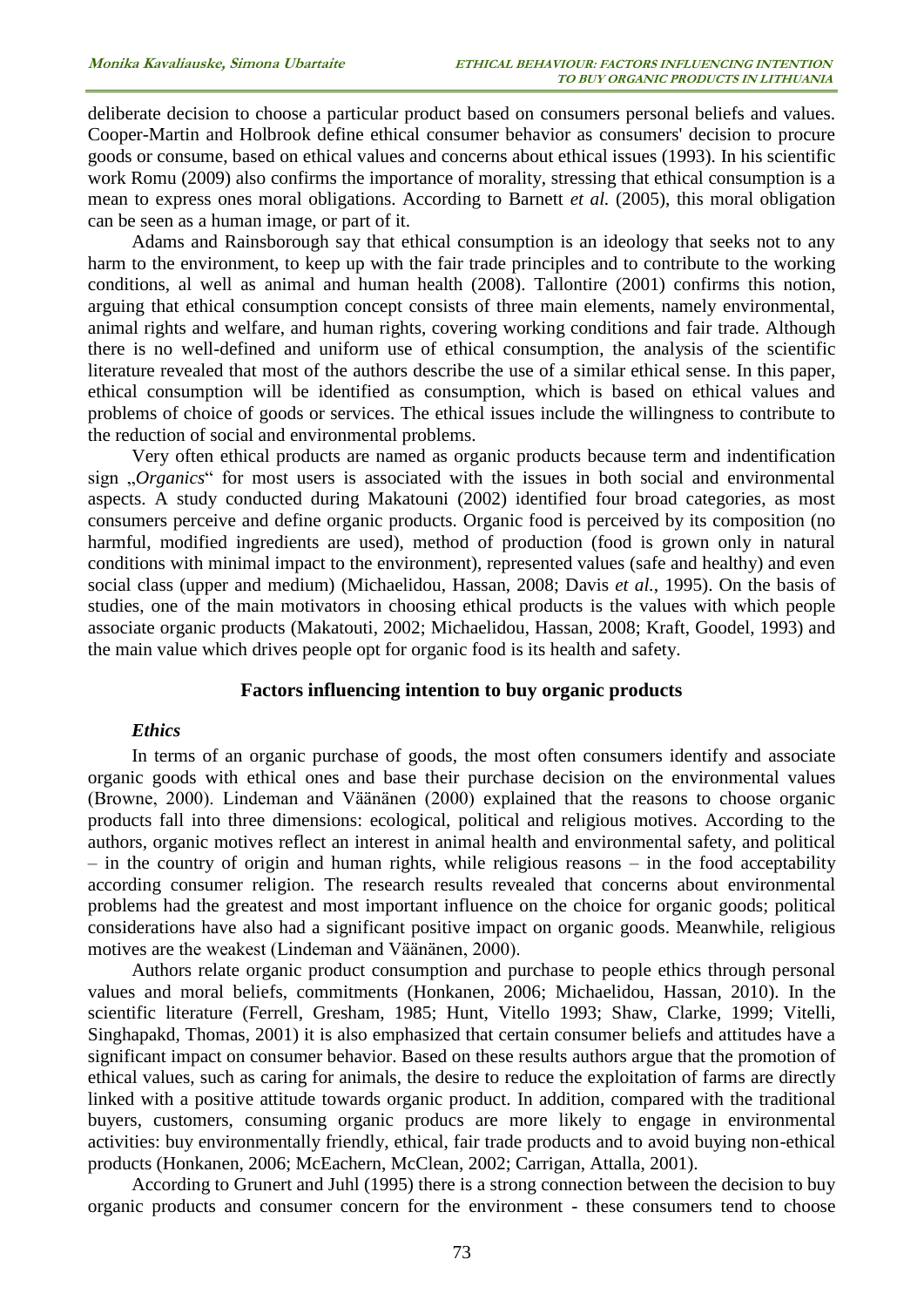organic food. This is confirmed by Loureiro *et al.* (2001), which found that consumers buying the organic fruits are more likely to take interest in the environment and healthy food. Durham and Andrade (2005) suggest that consumer attitudes about health, the environment are one of the main factors influencing consumers' choise for organic products.

#### *Health*

Most of the research, analyzed the motivation of consumers to buy, the main reasons to choose organic products include social and cultural factors as: price, product quality and personal factors (such as emotions and concerns about health) (Hughner, 2007). The studies analyzed consumers' perception of organic food, also attitudes and factors influencing the purchase of goods, and concluded that most consumers prefer organic products due to high concerns about their health (Davies *et al.*, 1995; Foster *et al.*, 1997). A study conducted by Michaelidou and Hassan (2008) concluded that the promotion of a healthy lifestyle has a positive influence on choosing ethical products, including organic ones. Such users tend to choose high-quality, nutritious and healthy food (Michaelidou and Hassan (2008). They look more favorably on organic food being aware of it as healthy and nutritious (Rembiakowska, 2007). Magnusson *et al.* (2003) confirmed in his investigation, that consumers with rather high health concerns intended to choose organic products instead of usual everyday products.

The opposite view is shared by Tarkianen, Sundqvist (2005) whose study did not find a statistically significant link between health concerns and intention to buy organic products. They argue that concerns about health make the weakest impact on the consumer decision to purchase. Results of the research in New Zealand suggested that consumers are the most affected by health concerns and interest in environmental issues, while in Denmark the intention to buy organic products was mainly influenced by consumers' concerns about the environment (Salleh *et al.*, 2010).

#### *Safety*

Food security is crucial as consumers search for food without chemicals, genetically modified organisms (Michaelidou, Hassan, 2008). Investigation by Michelidou and Hassan confirmed that this consumer concern about health is one of the most important factors influencing consumers' buying decision. Rimal, Moon and Balasubramanian (2005) performed studies in England which revealed that the most important factor in having a major impact on the intention to buy organic products is a concern of the product composition.

According to Hammit and Williams (2006), consumers who choose to buy organic products, tend to believe that these products due to their composition are healthier and less dangerous. This is confirmed by Krystallis *et al.* (2006), which state that consumers who buy organic products are much more likely to pay more for these products simply because they believe organic products are much healthier. The survey, which interviewed about 3,000 students in Finland, it was confirmed that consumers chose to buy organic food because they think that the food is healthier than conventional products (Krystallis *et al.*, 2006).

Other authors confirm Michelidou findings arguing that concerns about the composition of products is an important factor in the purchase process, but not always the direct determinant of the purchase as only the intention to buy (Turkiainen and Sundqvist, 2005). On the other hand, although these authors emphasize the importance of food security, the intention to buy organic products, according to Shaharudin (2010), has a statistically very small impact on consumer purchasing decisions. Concern for the health factor has a greater impact for the purchase of organic products over concerns about the food safety.

#### *Price*

Price is one of the possible factors that influence the choice of organic products. However, diferent studies give different opinions. Hughner (2005) argues that price is an essential component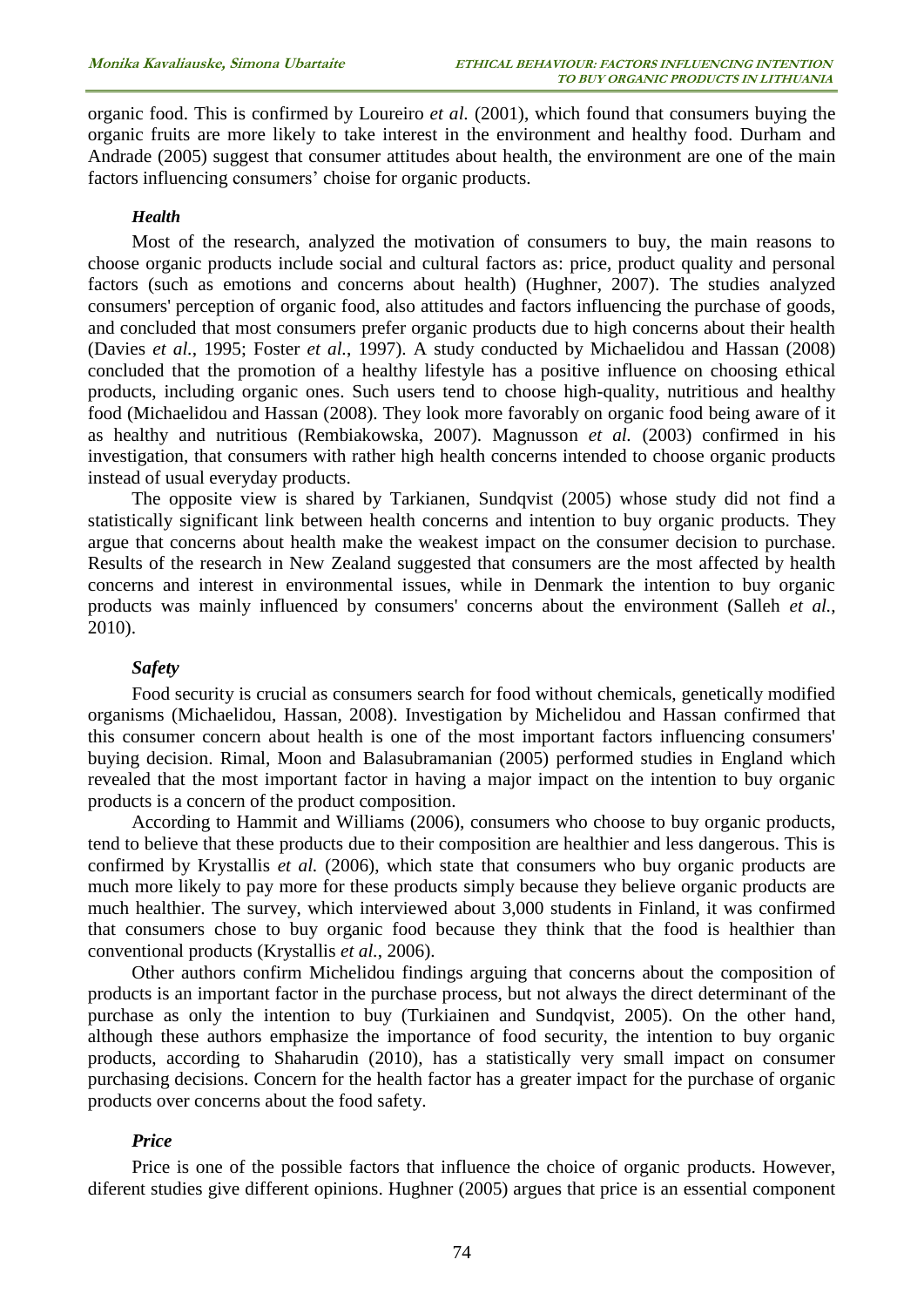of a negative impact on both the organic food purchase and frequency of purchase. People tend to buy less and less organic ingredients, if the price is relatively high, and higher than the normal everyday products (Briz & Ward, 2009). Padel and Foster (2005), Hughner (2007), Zanoli, Naspetti (2002) argue that the higher price of organic ingredients is one of the main reasons forcing consumers to refuse to buy organic products.

The opposite view is shared Michaelidou and Hassan (2008), and the Tarkiainen Sundqvist (2005). Studies do not indicate any information that the price can have a statistically significant influence on consumer buying process (Michaelidou and Hassan, 2008; Tarkiainen and Sundqvist, 2005), arguing that, although concerns about the environment can be one of the essential factors influencing consumer interest and purchase organic products, but if the prices are not acceptable for the consumer and he cannot control the situation in the purchase, price and product availability becomes statistically significant factor not to buy organic ingredients (Tarkiainen, Sundqvis, 2005; Uusitalo, Outi, Oksanen, 2004).

#### **Conceptual model**

The aim of the reseach was to identify the factors that determine the intention to buy organic goods in Lithuanian market, but the analysis of the scientific literature found that most of the authors distinguish positive and negative ethical consumption. To assess the consumer's intention to buy, this research seek to identify the factors leading to positive purchase of organic products consumers' desire for choose and buy organic products, thus contributing to the enhancement of ethical consumption.

Key factors included in the model are: importance of the price, consumers concern about their health and product composition, consumer ethics, availability of products on the market, and demographic factors (included as moderating factor).



**Figure 1.** Conceptual model

In order to determine the factors influencing consumers' intention to buy organic products, and verify the effect on relationships five hypotheses have been formed.

Although most of the authors argue that health is one of the most important factors influencing an organic purchase of goods (Davies *et al.*, 1995; Foster *et al.*, 1997; Michaelidou, Hassan, 2008). But the scientific literature also prevails in the opposite opinion that health concerns, or health factors have the least impact on the purchase of goods organically (Tarkianen, Sundqvist, 2005), so in this opinion discrepancy, this paper hypothesizes that:

*H1: Consumer concerns about health have a positive impact on the intention to buy organic products.*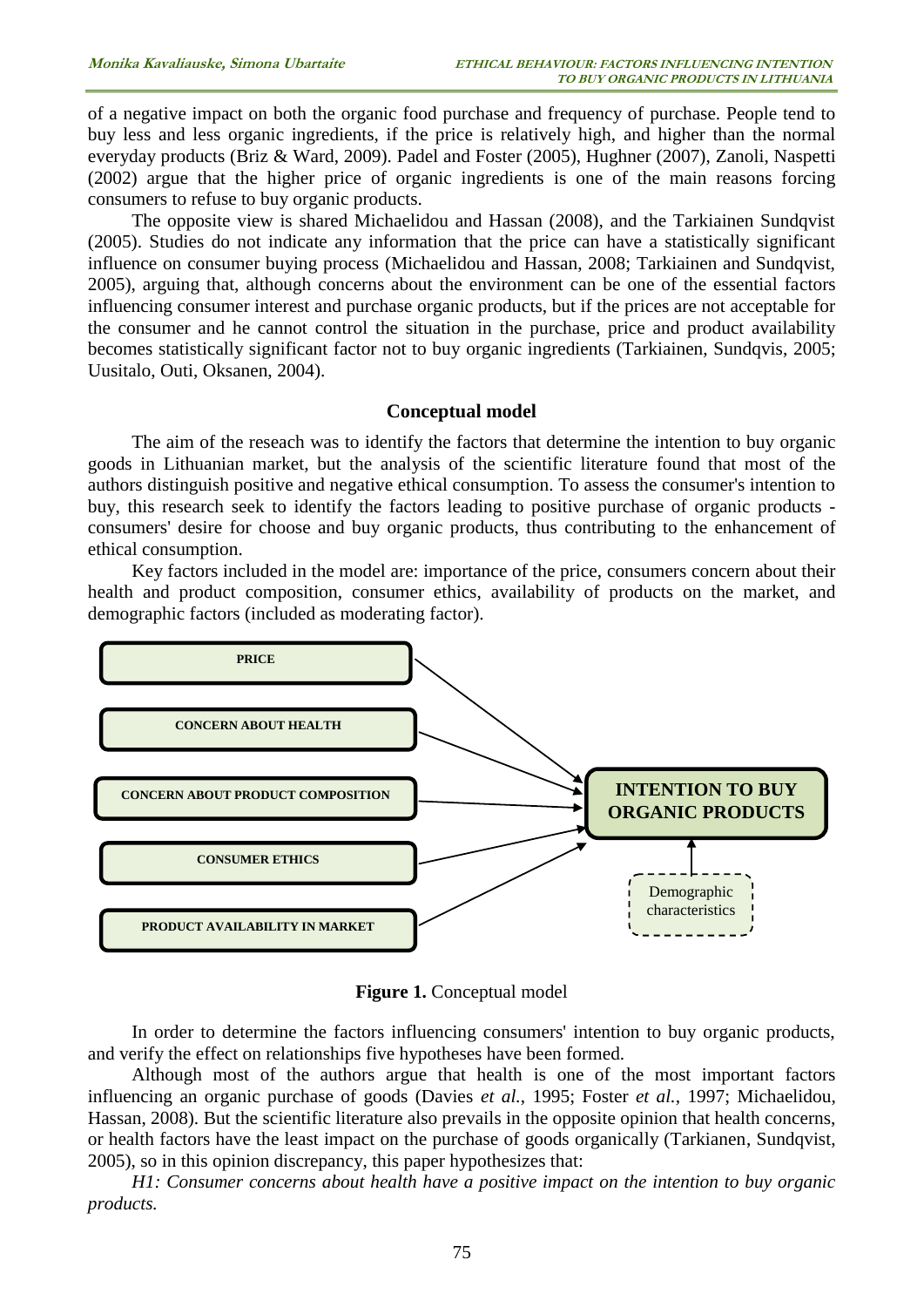While most authors agree that food security is an important factor influencing the intention to buy organic products, some authors argue that this factor is not statistically significant. Under this assumption, we hypothesize that in Lithuania:

*H2: Consumer concern about food safety has a positive influence on consumers' intention to buy organic products.*

The Lithuanian population has no significant religious food restrictions, therefore in this reseach ethics is defined as choice of organic goods excluding religious motives. Therefore, the study used consumer concerns only about environmental and social problems to examine the importance of consumers' ethics on intention to buy organic products.

*H3: Consumer ethical issues have a significant impact on the intention to buy organic products.*

The product price and availability are two of the factors included in the user's behavioral control. Based on the scientific literature, it was analyzed that both product price and product availability may be limit by the consumers control and thus influences the decision to buy. For these reasons, the model distinguished both price and product availability factors.

*H4: Price has a negative effect on the intention to buy organic products.*

*H5: Organic products availability has a significant impact on the intention to buy organic products.*

## **3. Methodology**

Since the topic of ethical products in Lithuania and the world is still relatively new, and studies analyzing organic products market in Lithuania are not available, it is important to consider the fact that there is no information about total number of consumers willing to buy organic products in Lithuania. Therfore, the survey sample was selected using non-probability snowball sampling, which was distributed by the surveyed respondents to consumers with similar properties as they are.

In order to evaluate the consumer's intention to buy organic products, questionnaires based on Tarkiainen, Sundqvist (2005), Ahmad, Juhdi (2010) and Zhen, Mansori (2012) were used. Questioning procedure respondent presented a fixed set of questions. Survey was developed with the principle of closed questions. Most of the questionnaire was made using a 7-point Likert scale where point 1 corresponds to the value - strongly disagree, and point 7 – strongly agree.

Questionnaire represented the model by sets of questions about independant variables: price, care for health, and care for product composition, consumer ethics, and availability in the market on the dependent variable - consumer intention to buy organic produce. Also in order to assess the consumer's demographics, some general questions about the user's demographic characteristics, such as the respondent's education, age, gender, marital status, one family member's average income and education were asked.

In order to determine the statistical reliability of the scales, the questionnaire was tested using Cronbach's alpha coefficient. Sample size was selected to maximize the Lithuanian population reflect the demographic and geographic distribution of the respondents with a 5% margin of error. In order to produce representative results, the study surveyed 406 respondents.

## **4. Results**

Total survey questioned 251 women, representing 61.8% of all respondents, and 155 men, representing 38.2% of the respondents. 83.3% of the already purchased organic products, 3.9% of them did not, and 12.8% did not remember of doing so or did not know what is an organic product. The largest share of respondents consists of consumers from  $18$  to  $25$  years of age  $-116$  respondents, or 28.6% of all study participants, and consumers falling into the 26-30 age category -110 respondents (or 27.1%).

Assessing the respondents' answers on ethics, health concern, concerns about product composition, respondents were more likely to agree that these factors are important to them in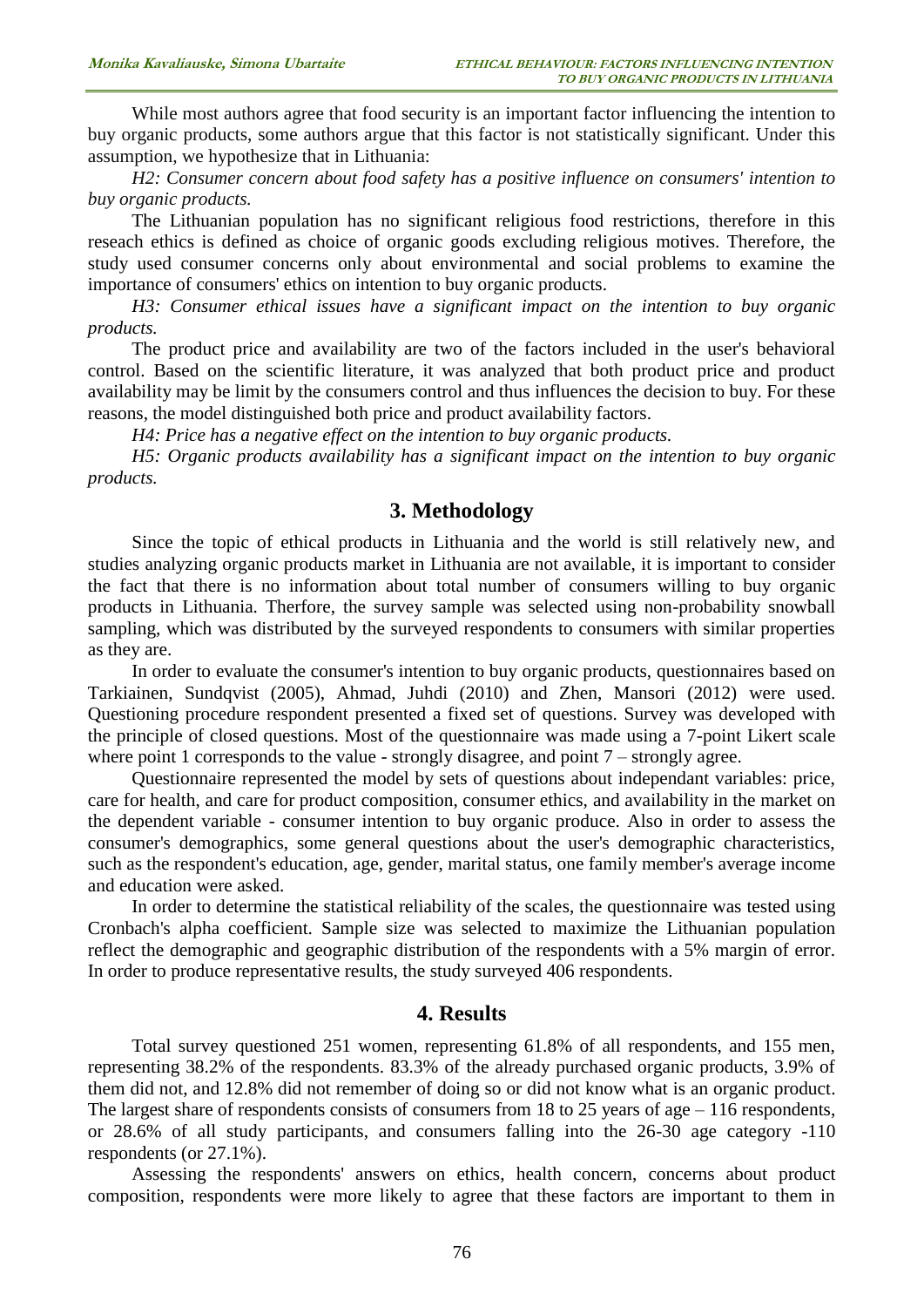choosing organic products. Product availability in the market, on contrary, was perceived as not meaningful (mean of  $3.8$  = neither agree nor disagree).

In order to verify the hypotheses Pearson test was used. For the first hypothesis:

*H1: Consumer concerns about health has a positive impact on the intention to buy organic products* regression analysis was applied, in which the intention to buy is dependent variable and consumer concerns about health is independent variable.

After regression analysis obtained R Square value is 0.535. The independent variable explains 53.5% of the consumer intention to buy organic products. Durbin-Watson coefficient is equal to 2.008. F value is 465.379. Sig-value  $\langle 0.05 \rangle$  indicates that the independent variable affect the dependent variable and regression analysis statistically reliable. *Therefore hypothesis 1 is confirmed.*

| <b>Model</b> |      |  | R square   Ajusted R square   Standard deviation | <b>Durbin-Watson</b> |  |
|--------------|------|--|--------------------------------------------------|----------------------|--|
|              | 700a |  | 72015<br>$\sim$ $\sim$ $\sim$                    | ۔008                 |  |
|              |      |  |                                                  |                      |  |

**Table 1.** Model summary

a. Predictors: (Constant), concern about health

b. Dependent Variable: intention to buy

| <b>Model</b> |                   | <b>Sums square</b> | df  | Mean square |         | Sig     |
|--------------|-------------------|--------------------|-----|-------------|---------|---------|
|              | <b>Regression</b> | 247.426            |     | 247.426     | 465.379 | $000^a$ |
|              | <b>Residual</b>   | 214.792            | 404 | 527         |         |         |
|              | <b>Total</b>      | 462.218            | 405 |             |         |         |

#### **Table 2.** ANOVA

a. Predictors: (Constant): concern about health

b. Dependent Variable: intention to buy

After the correlation analysis, the obtained p-value less than 0.05, Pearson coefficient value is 0.732, so the relation between the consumer and the consumer's intention to purchase health concerns statistically significant. Thus, the more consumers are interested in / are concerned about their health, the more they tend to choose organic produce.

#### **Table 3.** Correlation

|                  |                            | intention to buy | concern about health |
|------------------|----------------------------|------------------|----------------------|
|                  | <b>Pearson correlation</b> |                  |                      |
| intention to buy | Sig. (1-tailed)            |                  | 000                  |
|                  |                            | 406              | 406                  |

\*\* Correlation significant 0.01 (1-tailed).

*H2: Consumer concern about food safety has a positive influence on consumers' intention to buy organic products.*

After regression analysis obtained R Square value is 0.364. The independent variable explains 36.4 % of the consumer intention to buy organic products. Durbin-Watson coefficient is equal to 1.701. F value is 231.205. Sig-value <0.05 indicates that the independent variable affect the dependent variable and regression analysis statistically reliable. *Therefore hypothesis 2 is confirmed.*

| <b>Model</b> |                   |      |      | R square   Ajusted R square   Standard deviation | <b>Durbin-Watson</b> |  |
|--------------|-------------------|------|------|--------------------------------------------------|----------------------|--|
|              | .603 <sup>a</sup> | .364 | .362 |                                                  | .701                 |  |

**Table 4.** Model summary

a. Predictors: (Constant), product composition

b. Dependent Variable: intention to buy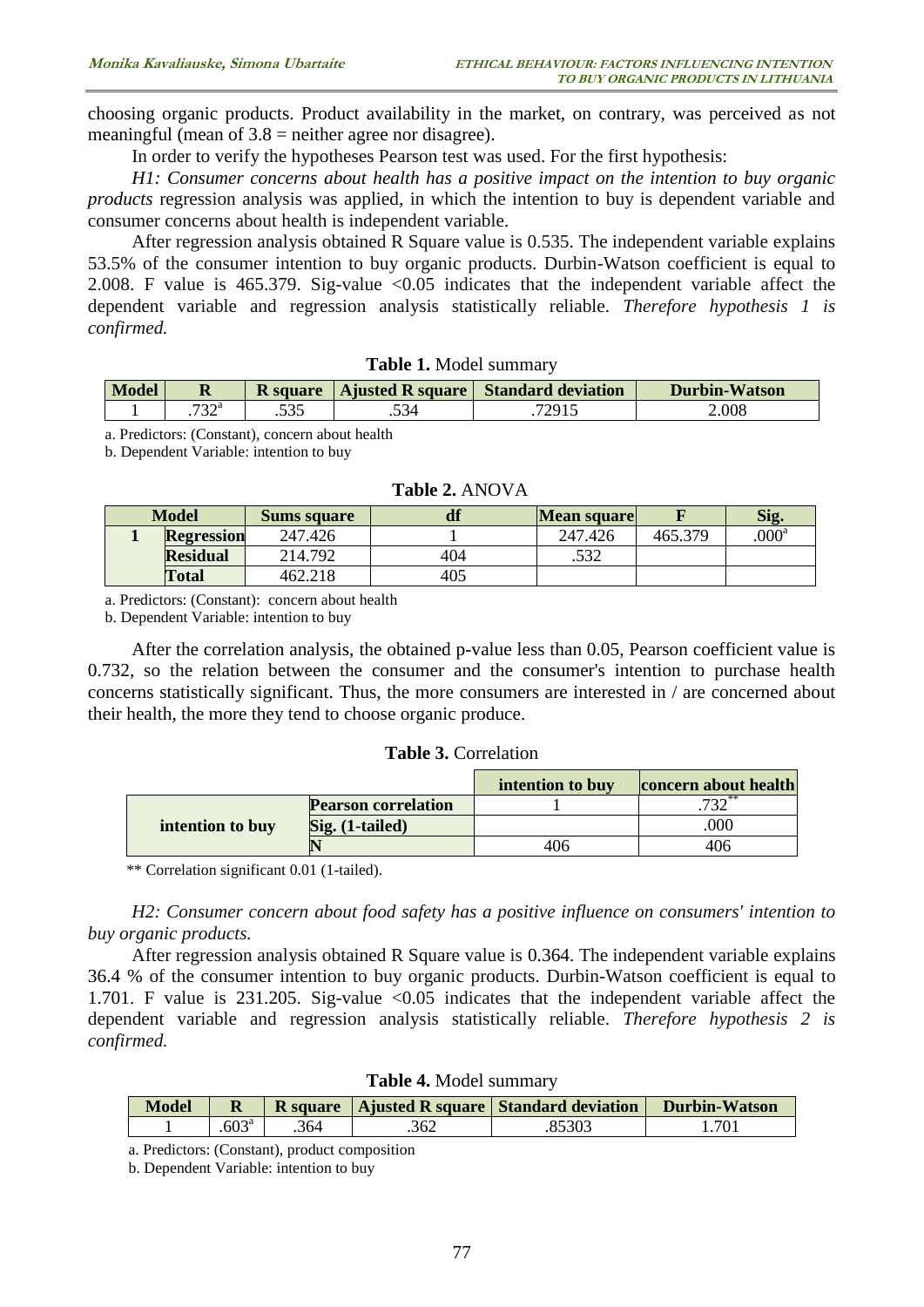|  | <b>Model</b>      | <b>Sums square</b> | df  | Mean square |         | Sig.    |
|--|-------------------|--------------------|-----|-------------|---------|---------|
|  | <b>Regression</b> | 168.240            |     | 168.240     | 231.205 | $000^a$ |
|  | <b>Residual</b>   | 293.978            | 404 | 728         |         |         |
|  | <b>Total</b>      | 462.218            | 405 |             |         |         |

### **Table 5.** ANOVA

a. Predictors: (Constant), product composition

b. Dependent Variable: intention to buy

Sig-value is <0.05, therefore, the relationship between the two variables statistically significant. Correlation strong enough ( $r = 0.603$ ), and it can be stated that as consumers are more interested in product composition, the more likely they are going to buy organic products.

### **Table 6.** Correlation

|                  |                            | intention to buy | product composition |
|------------------|----------------------------|------------------|---------------------|
| intention to buy | <b>Pearson correlation</b> |                  | $.603**$            |
|                  | $Sig. (1-tailed)$          |                  | .000                |
|                  |                            | 406              | 406                 |

\*\* Correlation significant 0.01 (1-tailed).

*H3: Consumer ethical issues have a significant impact on the intention to buy organic products.*

After regression analysis obtained R Square value is 0.562. The independent variable explains 56.2 % of the consumer intention to buy organic products. Durbin-Watson coefficient is equal to 1.944. F value is 519.044. Sig-value <0.05 indicates that the independent variable affect the dependent variable and regression analysis statistically reliable. *Therefore hypothesis 3 is confirmed.*

#### **Table 7.** Model summary

| Model | R                 | <b>K</b> square | <b>Ajusted R square</b> | <b>Standard deviation</b> | <b>Durbin-Watson</b> |
|-------|-------------------|-----------------|-------------------------|---------------------------|----------------------|
|       | .750 <sup>a</sup> | .562            | .561                    | 70764                     | 944                  |

a. Predictors: (Constant), ethics

b. Dependent Variable: intention to buy

### **Table 8.** ANOVA

| <b>Model</b> |                   | <b>Sums square</b> | df  | <b>Mean square</b> |         | Sig.              |
|--------------|-------------------|--------------------|-----|--------------------|---------|-------------------|
|              | <b>Regression</b> | 259.913            |     | 259.913            | 519.044 | .000 <sup>a</sup> |
|              | <b>Residual</b>   | 202.304            | 404 | .501               |         |                   |
|              | <b>Total</b>      | 462.218            | 405 |                    |         |                   |

a. Predictors: (Constant), ethics

b. Dependent Variable: intention to buy

Applied Pearson test also confirms the hypothesis: The coefficient 0.750 shows a high correlation between the consumer ethics and intention to buy organic products. Sig  $\leq 0.05$  indicates that the data obtained is statistically significant, therefore the more ethical / more interested in ethical problems are the consumers, the more likely they are going to buy organic products.

#### **Table 9.** Correlation

|                  |                            | ethics      | intention to buy |
|------------------|----------------------------|-------------|------------------|
|                  | <b>Pearson correlation</b> | $.750^{**}$ |                  |
| intention to buy | Sig. (1-tailed)            | 000         |                  |
|                  |                            | 406         | 406              |

\*\* Correlation significant 0.01 (1-tailed).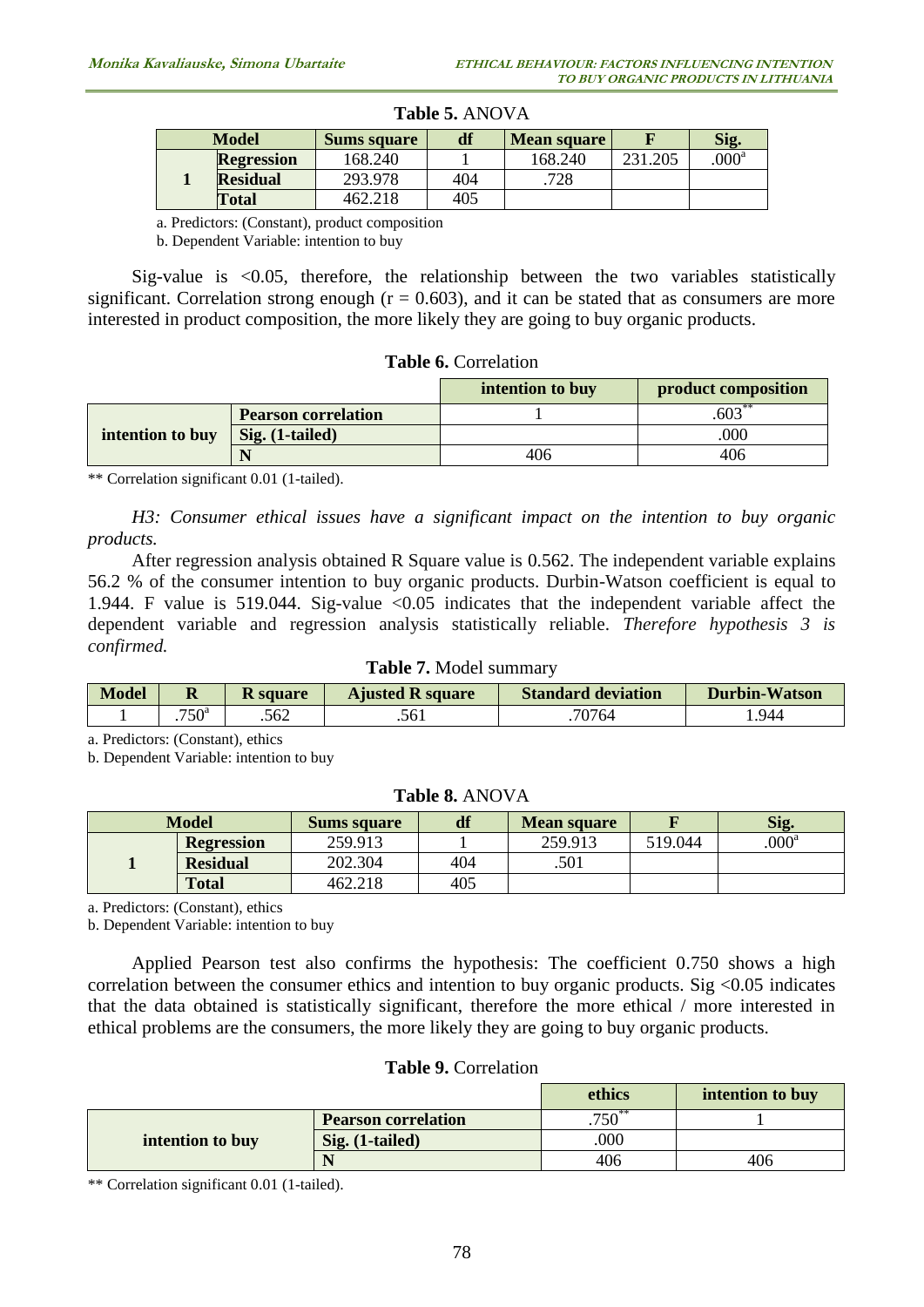## *H4: Price has a negative effect on the intention to buy organic products.*

After regression analysis it was determined that price sensitivity explains 27.2% of the dependent variable. Durbin Watson value is 1.602. Sig-value <0.05 indicates that the independent variable affect the dependent variable and regression analysis of statistically reliable. F value is 152.114.

The results showed that the consumer perceive price of organic products not as high, but as reasonable. So the variable of the price can be defined an affordable and low prices. Average price evaluation value was 4.51, indicating that the vast majority of respondents say that price of organic products is affordable. Therefore, it can be concluded, that an organic product price has a positive effect on the intention to buy organic products. *Hypothesis 4 is rejected.*

#### **Table 10.** Model summary

| Model | R              | K square        | <b>Ajusted R square</b> | <b>Standard deviation</b> | Durbin-Watson |
|-------|----------------|-----------------|-------------------------|---------------------------|---------------|
|       | cnna<br>ت سے ب | 27 <sub>A</sub> | ריר<br>. <u>.</u>       | .168                      | .602          |

a. Predictors: (Constant), price

b. Dependent Variable: intention to buy

### **Table 11.** ANOVA

|  | <b>Model</b>      | <b>Sums square</b> | df  | <b>Mean square</b> |        | Sig               |
|--|-------------------|--------------------|-----|--------------------|--------|-------------------|
|  | <b>Regression</b> | 126.430            |     | 126.430            | 52.114 | .000 <sup>a</sup> |
|  | <b>Residual</b>   | 335.788            | 404 | 831                |        |                   |
|  | <b>Total</b>      | 462.218            | 405 |                    |        |                   |

a. Predictors: (Constant), price

b. Dependent Variable: intention to buy

Set up more accurate relation between price and the intention to buy organic products Pearson coefficient was calculated. Statistically significant ( $p < 0.05$ ) correlation ( $r = 0.523$ ) between the two variables was found.

#### **Table 12.** Correlation

|                  |                            | intention to buy | price               |
|------------------|----------------------------|------------------|---------------------|
|                  | <b>Pearson correlation</b> |                  | $\epsilon$<br>ر ے ت |
| intention to buy | $Sig. (1-tailed)$          |                  | .000                |
|                  |                            | 406              | 406                 |

\*\* Correlation significant 0.01 (1-tailed).

In case of discrepancy between the results of the work and the findings of the other authors additional correlation analysis was carried out including price importance when buying intent to purchase construct. The results again confirmed that, despite people are price sensitive while choosing the products (response mean  $= 4.5$ ), when it comes to purchase of organic goods, the price factor is not influential. Sig <0.05, Pearson coefficient value indicates a weak correlation between these two factors (0.234).

## **Table 13.** Correlation

|                  |                            | <b>Price is very important</b><br>when I choose product | intention to<br>buy |
|------------------|----------------------------|---------------------------------------------------------|---------------------|
|                  | <b>Pearson correlation</b> |                                                         |                     |
| intention to buy | $Sig. (1-tailed)$          | .000                                                    |                     |
|                  |                            | 406                                                     | 406                 |

\*\* Correlation significant 0.01 (1-tailed).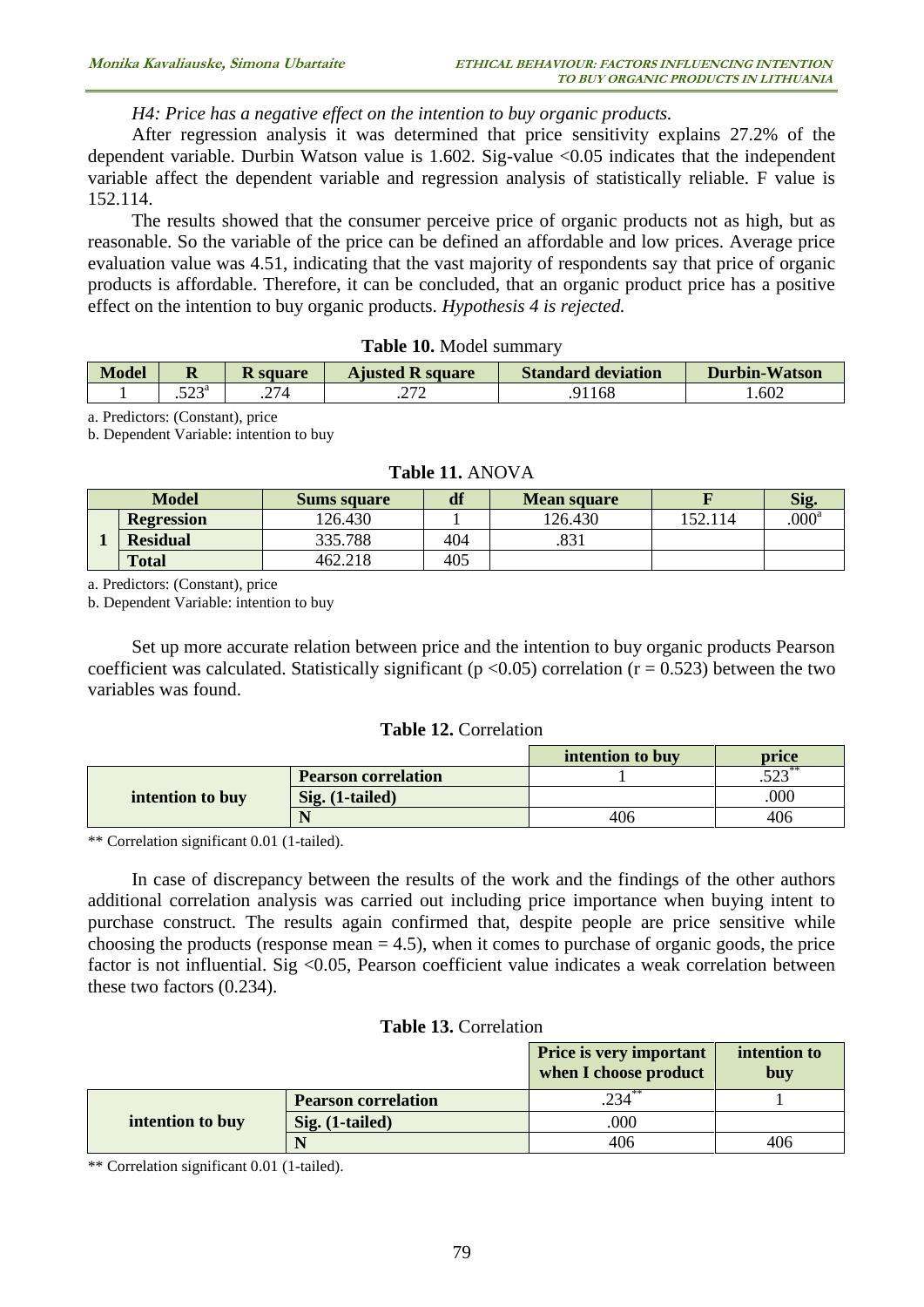*H5: Organic products availability has a significant impact on the intention to buy organic products.*

Multiple regression analysis shows that the availability of organic products on the market did not have statistically significant impact on consumers' intention to buy organic products. Sig received value equal to 0.639> 0.05. *Thus, the hypothesis 5 is rejected.*

| <b>Model</b> | <b>Ajusted R square</b><br><b>K</b> square<br>м |      | <b>Standard deviation</b> | <b>Durbin-Watson</b> |      |  |
|--------------|-------------------------------------------------|------|---------------------------|----------------------|------|--|
|              | ∩na<br>.UZJ                                     | .001 | .002                      | .06934               | .625 |  |
|              |                                                 |      |                           |                      |      |  |

#### **Table 14.** Model summary

a. Predictors: (Constant), availability in the market

b. Dependent Variable: intention to buy

|  | <b>Model</b>      | <b>Sums square</b> | df  | <b>Mean square</b> |      | Sig.       |
|--|-------------------|--------------------|-----|--------------------|------|------------|
|  | <b>Regression</b> | .252               |     | つべつ<br>.292        | .220 | $.639^{a}$ |
|  | <b>Residual</b>   | 461.966            | 404 | .143               |      |            |
|  | <b>Total</b>      | 462.218            | 405 |                    |      |            |

#### **Table 15.** ANOVA

a. Predictors: (Constant), availability in the market

b. Dependent Variable: intention to buy

In order to determine the relationship between the independent variables on consumer ethics, consumer concerns about health, product composition, price, and market accessibility and dependent variable – consumer intention to buy organic products, multiparametrical analysis was carried out.

R Square value was 0.702. Hence independent variables explained 70.2% of the respondents intention to buy organic products. Sig-value <0.05 indicates that the independent variables affect the dependent variable. Durbin-Watson factor of 1.776. This value is within the 1.5 and 2.5 range of values, so we can say that the variables are independent and do not correlate with each other.

Coefficients table shows that all the variables except for the evaluation of product composition affects the independent variable. After analysis, the regression equation was formed to explain the factors that influence consumers' intention to buy organic products.

*Y = 0.871 + 0.340 x ethics + 0.373 x health concern + 0.039 x product composition + 0.146 x price – 0.084 x availability in market.*

|                                                                                                           | ____             |     |      |       |  |  |  |
|-----------------------------------------------------------------------------------------------------------|------------------|-----|------|-------|--|--|--|
|                                                                                                           | 838 <sup>a</sup> | 702 | .699 | 58634 |  |  |  |
| a. Predictors: (Constant), availability in the market, health concern, price, ethics, product composition |                  |     |      |       |  |  |  |

**Table 16.** Model summary **Model R R square Ajusted R square Standard deviation**

b. Dependent Variable: intention to buy

| Table 17. ANOVA |                   |                    |     |                       |         |                   |  |
|-----------------|-------------------|--------------------|-----|-----------------------|---------|-------------------|--|
| <b>Model</b>    |                   | <b>Sums square</b> | df  | <b>Mean</b><br>square |         | Sig.              |  |
|                 | <b>Regression</b> | 324.702            |     | 64.940                | 188.895 | .000 <sup>a</sup> |  |
|                 | <b>Residual</b>   | 137.516            | 400 | .344                  |         |                   |  |
|                 | <b>Total</b>      | 462.218            | 405 |                       |         |                   |  |

a. Predictors: (Constant), availability in market, health concern, price, ethics, product composition

b. Dependent Variable: intention to buy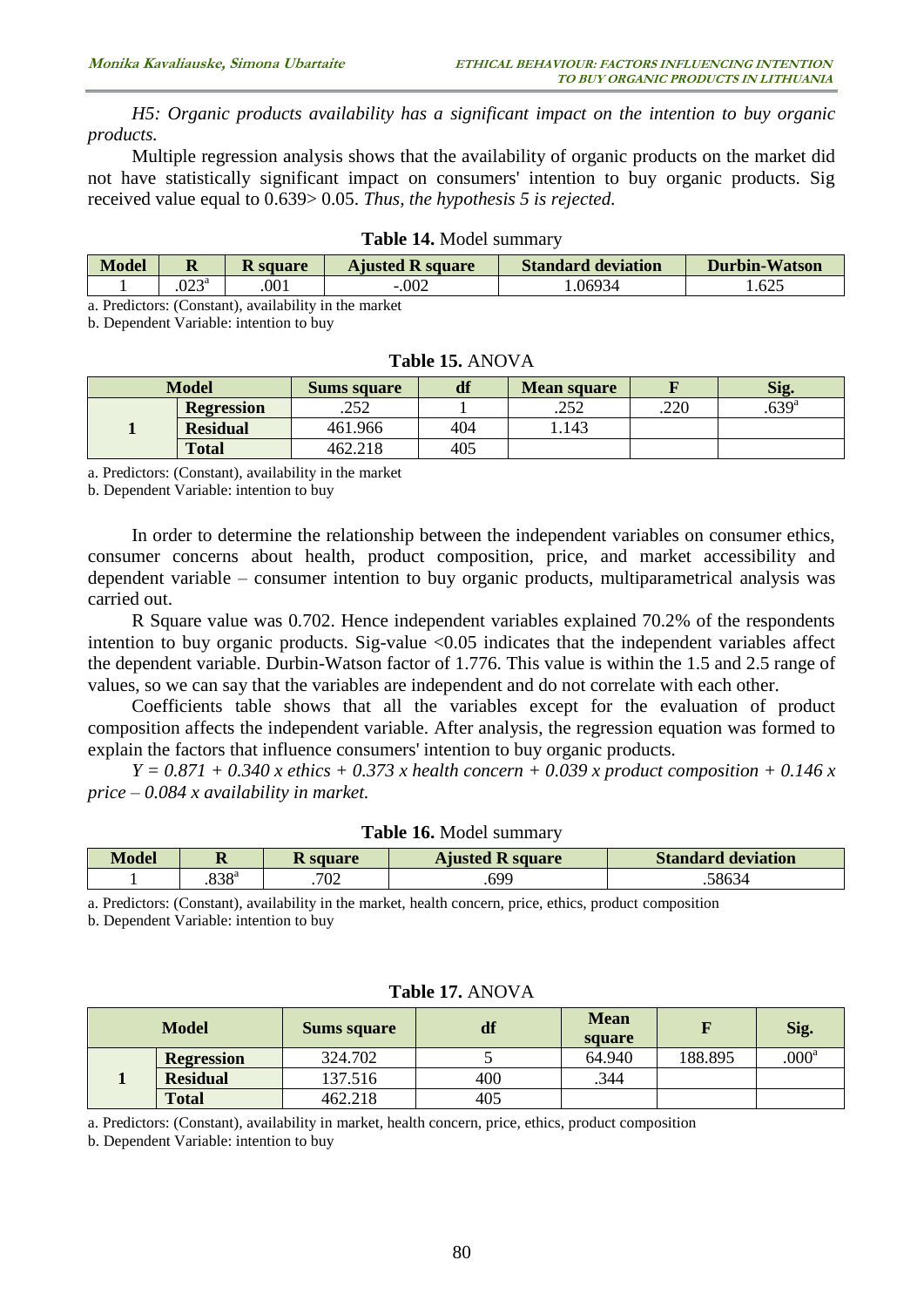| <b>Model</b>   |                        | <b>Unstandardized</b><br><b>Coefficients</b> |                   | <b>Standardized</b><br><b>Coefficients</b> |          | Sig. B |
|----------------|------------------------|----------------------------------------------|-------------------|--------------------------------------------|----------|--------|
|                |                        | B                                            | <b>Std. Error</b> | <b>Beta</b>                                |          |        |
| $\blacksquare$ | (Constant)             | .871                                         | .184              |                                            | 4.729    | .000   |
|                | ethics                 | .340                                         | .029              | .425                                       | 11.548   | .000   |
|                | health concern         | .373                                         | .042              | .350                                       | 8.864    | .000   |
|                | product composition    | .039                                         | .033              | .045                                       | 1.159    | .247   |
|                | price                  | .146                                         | .029              | .188                                       | 5.025    | .000   |
|                | availability in market | $-.084$                                      | .023              | $-.111$                                    | $-3.629$ | .000   |

#### **Table 18.** Coefficients

a. Dependent Variable: intention to buy

Regression analysis shows, that consumers ethics have the greatest impact on intention to purchase organic products (t = 11.548, p < 0.01, β = 0.425). Consumer concerns about health has a second order of importance of the selected factors on the intention to buy an organic products ( $t =$ 8.864, p <0.01,  $\beta$  = 0.350). Price - the third component selected of the factors influencing the intention to buy (t = 5.025, p <0.01,  $\beta$  = 0.188). While Sig > 0.05, concerns about the product composition factor has a positive effect on the intention to buy (t = 1.159, p = 0.247,  $\beta$  = 0.045) the availability of products in the market leads to a negative intention to purchase organic goods. Therefore, it is assumed that the more organic products are available in the market the less consumers intent to buy them (t = - 3.629, p < 0.01,  $\beta$  = -0.111).

Most of the authors come to different findings on the demographic characteristics on consumer intention to buy organic products. With this discrepancy, the study analysis seeks to examine how demographic factors influence consumers' intention to buy organic products. Gender, age, marital status, number of children in the family, the average disposable income per family member, and education indicators were examined. However, the results of statistical analyses found only the significant difference between  $26-30$  versus  $41-45$  and  $31-35$  versus  $41-45$  age groups of the respondents. It was concluded that  $26-30$  age and  $31-35$  age consumers tend to prefer to buy organic products more than 41 45 age consumers. All other demographic indicators did not have significant influence to buy organic products.

## **5. Disscussion**

The research determined that consumer ethical beliefs are the most important for intention to buy organic products. Concern about health also had positive influence on intention to buy, and positively correlated with concern about product composition. These findings revealed that for intention to buy ethical products not only ethical beliefs are important but also the great consumer concern about its health. Further, it was determined that consumers perceive organic products both as healthier, and friendlier for the environment. Although many authors found the price as limiting factor for intention to buy organic products, the results of this research showed different approach. The price was perceived as important factor for buying organic products, but it was perceived as affordable, and price had positive impact on intention to buy organic products. Also research results compared to other authors revealed different impact of product availability for intention to buy it, which was negative. Therefore combining this fact with price, it can be stated that consumers in Lithuania perceive organic products more like luxury goods.

The research revealed the differences between consumer characteristics regarding ethical consumer behaviour. Therefore, business should focus on younger consumers which already have some knowledge about ethical problems and advantages of organic products. To attract other age groups, companies should invest into information communication strategies and consumers education, emphasising on not only environmental aspect but especially the health care issue.

This is one of the first researches made in Lithuania where intention to buy ethical products was analyzed. Research results revealed the importance of ethics in consumer behaviour. Therefore,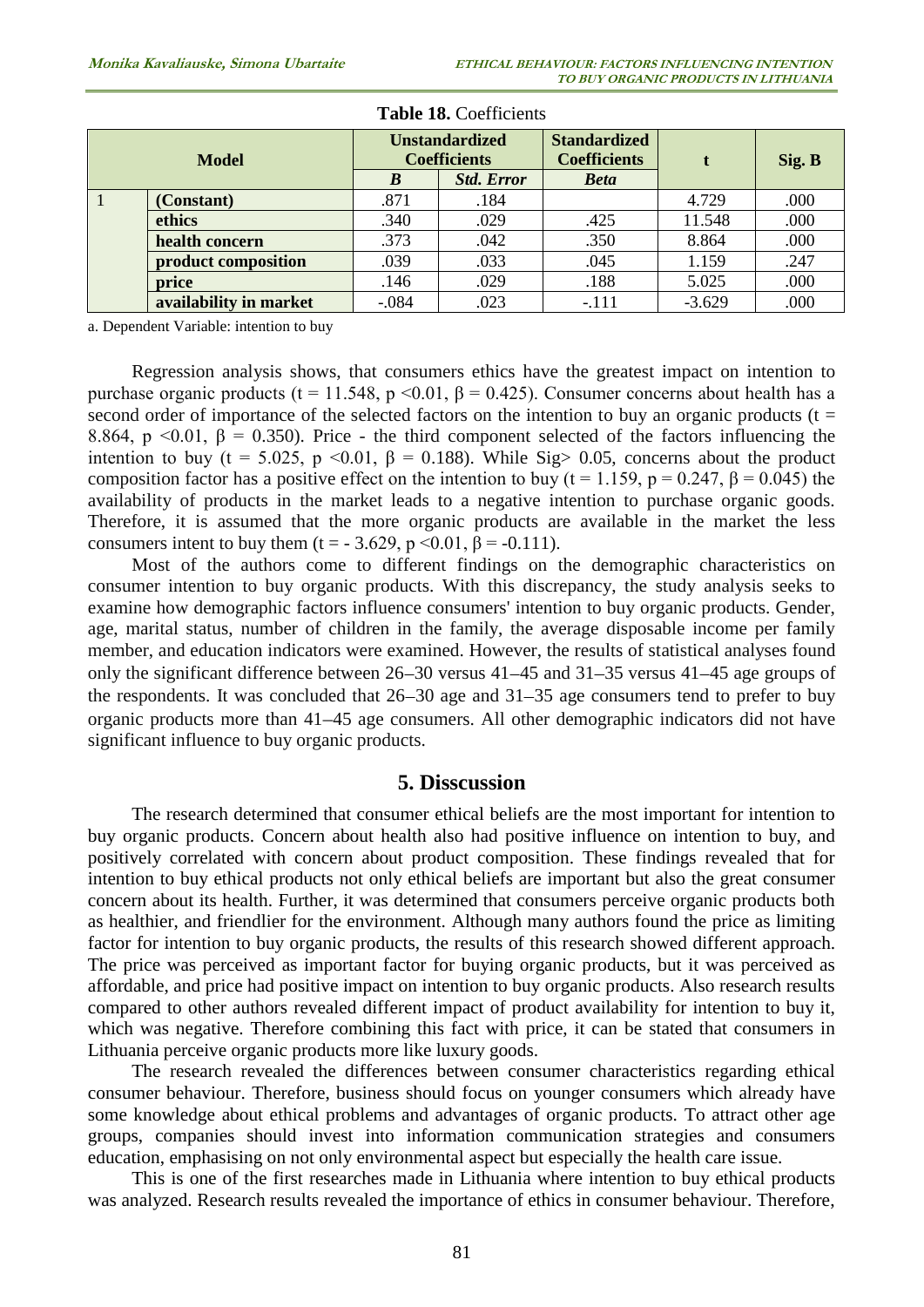these findings can be the basis for further researches on ethical consumer behaviour with different product categories.

## **References**

- Adams, M., Raisborough, J. (2008). What can Sociology say about FairTrade? Class, Reflexivity and Ethical Consumption. *Sociology*, 42 (6), 1165-1182.<http://dx.doi.org/10.1177/0038038508096939>
- Ahmad, S. N. B., Juhdi, N. (2010). Organic Food: A Study on Demographic Characteristics and Factors Influencing Purchase Intentions among Consumers in Klang Valley, Malaysia. *International Journal of Business and Management,* vol. 5, nr. 2.
- Browne, A. W., Phil, J. C. H., Hofny-Collins, A.H., Pasiecznik, N. M., Wallace, R. R. (2000). Organic Production and Ethical Trade: Definition, Practice and Links. *Food Policy*, 25 (1), 69-89. [http://dx.doi.org/10.1016/S0306-9192\(99\)00075-5](http://dx.doi.org/10.1016/S0306-9192(99)00075-5)
- Barnett, C., Cloke, P., Clarke, N., Malpass A. (2005). Consuming Ethics: Articulating the Subjects and Spaces of Ethical Consumption. *Antipode*, 37 (1), 23-45. [http://dx.doi.org/10.1111/j.0066-](http://dx.doi.org/10.1111/j.0066-4812.2005.00472.x) [4812.2005.00472.x](http://dx.doi.org/10.1111/j.0066-4812.2005.00472.x)
- Briz, T., Ward, R. W. (2009). Consumer awareness of organic products in Spain: An application of multinominal logit models. *Food Policy,* vol. 34, issue 3, 295-304. <http://dx.doi.org/10.1016/j.foodpol.2008.11.004>
- Carrigan, M., Attalla, A. (2001). The Myth of the Ethical Consumer Do Ethics Matter in PurchaseBehaviour. *Journal of Consumer Marketing, 18(7)*, 560-577. <http://dx.doi.org/10.1108/07363760110410263>
- Clouder, S., Harrison, R. (2005). The effectiveness of ethical consumer behaviour. The ethical consumer, 89- 104. <http://dx.doi.org/10.4135/9781446211991.n7>
- Davies, A., Titterington, A. J., Cochrane, C. (1995). Who buys organic food? A profile of the purchasers of organic food in Northern Ireland. *British Food Journal.* 97(10), 17-23. <http://dx.doi.org/10.1108/00070709510104303>
- Cooper-Martin, E., Holbrook, M. B. (1993). Ethical Consumptions Experiences and Ethical Space. *Advances in Consumer Research,* 20, no. 1, 113-118.
- Crane, A. (2001). Unpacking the ethical product. *Journal of Business Ethics,* 30(4), 361-374. <http://dx.doi.org/10.1023/A:1010793013027>
- Durham, C. A., Andrade, D. (2005, July). Health vs. environmental motivation in organic preferences and purchases. *In American Economics Association Annual Meeting*, Rhode Island, July, D.
- Foster, C., Latacz-Lohmann, U. (1997). From niche to mainstream strategies for the marketing of organic food in Germany and the UK. *British Food Journal*, vol. 99, no. 8, 275-82. <http://dx.doi.org/10.1108/00070709710188336>
- Grunert, S. C., Juhl, H. J. (1995). Values, environmental attitudes, and buying of organic foods. *Journal of Economic Psychology*, 16, 39-62. [http://dx.doi.org/10.1016/0167-4870\(94\)00034-8](http://dx.doi.org/10.1016/0167-4870(94)00034-8)
- Hammitt, K., Williams P. (2006). Perceived Risks of Conventional and Organic Produce: Pesticides, Pathogens and Natural Toxins. *Risk Analysis Journal*, vol. 21 (2), 319-330.
- Honkanen, P., Verplanken, B., Olsen, S. O. (2006). Ethical values and motives driving organic food choice. *Journal of Consumer Behaviour*, 5: 420–430.<http://dx.doi.org/10.1002/cb.190>
- Michaelidou, N., Hassan, L. M. (2007). The role of health consciousness, food safety concern and ethical identity on attitudes and intentions towards organic food. *International Journal of Consumer Studies*, vol. 32, issue 2, 163–170. <http://dx.doi.org/10.1046/j.1470-6431.2002.00199.x>
- McEachern, M. G., Mcclean, P. (2002). Organic purchasing motivations and attitudes: are they ethical? *International Journal of Consumer Studies*, 26(2), 85-92.
- Hughner, R. S. (2007). Who are organic food consumers? A compilation and review of why people purchase organic food. *Journal of Consumer Behaviour,* vol. 6, issue 2-3, 94–110. <http://dx.doi.org/10.1002/cb.210>
- Ferrell, O. C., Gresham, L. G. (1985). A Contingency Framework for Understanding Ethical Decision Making in Marketing. *Journal of Marketing (Summer)*, 87–96.<http://dx.doi.org/10.2307/1251618>